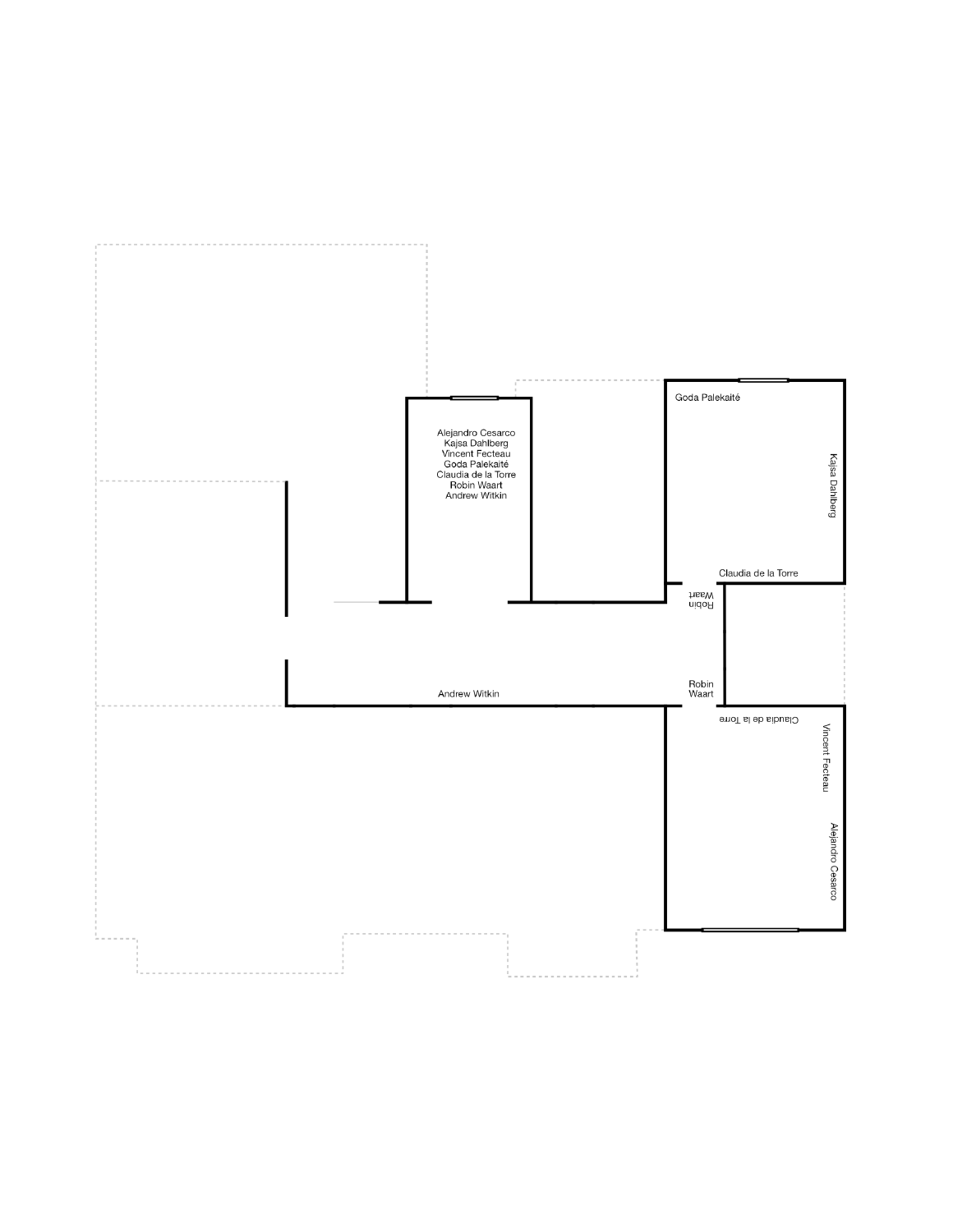## **LIST OF WORKS**

#### **Alejandro Cesarco**

*Footnote #6* From *Footnotes*, 2006-, ongoing Vinyl on wall, dimensions variable 153.7 x 21.6 cm

> John Baldessari & Alejandro Cesarco, *Retrospective*. Verlag der Buchhandlung Walther König, Cologne 2007 Alejandro Cesarco, *Alejandro Cesarco* (ed. Matthias Michalka). Mumok, Wien & Hatje Cantz, Ostfildern 2012 Alejandro Cesarco, *Song*. The Renaissance Society. Chicago 2018

#### **Kajsa Dahlberg**

*A Room of One's Own* From *Ett eget rum*, 2006 and *Ein Zimmer für sich allein*, 2011 Photocopies on paper 29.7 x 21 cm

> Kajsa Dahlberg, *Ett Eget Rum. Tusen Bibliotek*. Self-published. [Stockholm] 2006 Kajsa Dahlberg, *Ein Zimmer für sich. Ein eigenes Zimmer. Ein Zimmer für sich allein. Vierhundertdreiunddreissig Bibliotheken*. Self-published. [Reclam, Berlin] 2011

### **Vincent Fecteau**

*Untitled Multiple (bottoms)*, 2004 Iris digital print, plexiglass cube Edition of 20 plus four AP 11 x 11 x 11 cm (displayed on plexiglass plinth, 33 x 33 x 99 cm)

#### Courtesy Matthew Marks Gallery, New York and greengrassi, London

Vincent Fecteau, *The good, the bad, and the ugly*. Sternberg press, Berlin, Grazer Kunstverein, Graz, Galerie, Buchholz, Cologne, greengrassi, London, Matthew Marks Gallery, New York [2015] Vincent Fecteau, *You have did the right thing when you put that skylight in*. Kunsthalle Basel, Basel, Galerie Buchholz, Berlin, greengrassi, London, Matthew Marks Gallery, New York 2016 Vincent Fecteau, *Vincent Fecteau*. The Wattis Institute, San Francisco Basel, Galerie Buchholz, Berlin, greengrassi, London, Matthew Marks Gallery, New York 2021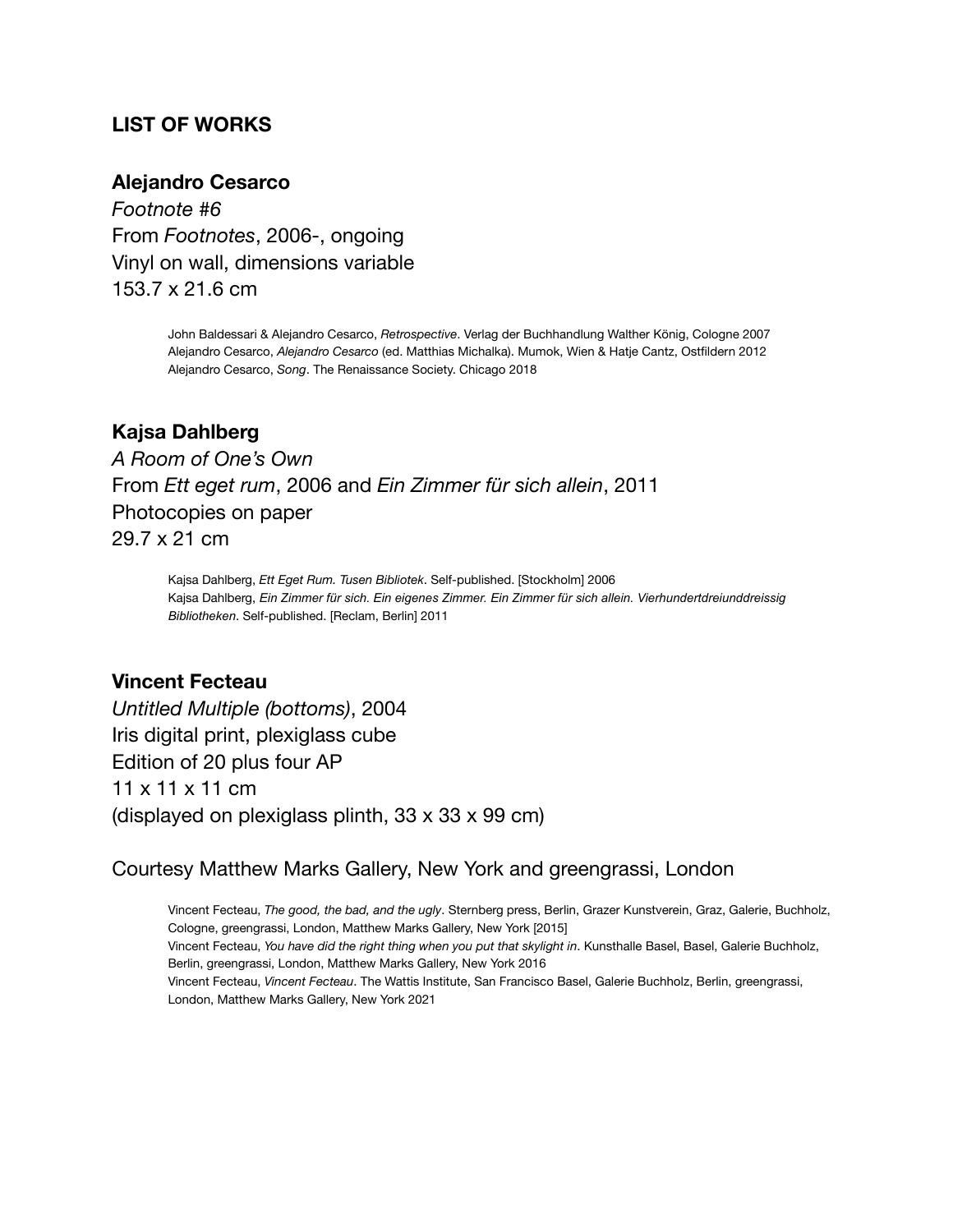## **Goda Palekaitė**

*I Write While Disappearing*, 2021 Video, 17' 28"

Goda Palekaitė, *Schizmatikai/Shismatics*. Lapas, Vilnius 2021

# **Claudia de la Torre**  *different signs*, 2022 Excerpts from *Side A*, 2019 Varnish on wall Dimensions variable

Claudia de la Torre, *Questions Library Catalogue*. edition fink (fink twice volume 6), Zurich 2016 Claudia de la Torre, *Side A*. backbonebooks, [n.p.] 2019 Claudia de la Torre, *backbonebooks manifesto*  Claudia de la Torre, *The covers might be soft*. Boabooks, Geneva 2022

# **Robin Waart**

*Envelope(s) B*, 2022 From *Envelopes*, 2018- Tufted wool and eucalyptus thread 85 x 60.3 cm

> <span id="page-2-1"></span>Robin Waart, *Evol*. Self-published. Amstelveen, 202[02](#page-2-0) Robin Waart, *Dedication(s)*. Self-published. Amstelveen, 2018 cover Robin Waart, *Part one*. Self-published. Amstelveen, 2011 (1st 2010)

## **Andrew Witkin**

*untitled,* 2007-2019-

newspaper clippings, shrinkwrap, museum board, powder-coated aluminum frame

73.9 x 54.1 x 3.7 cm; 80 x 51.4 x 3.7 cm; 74.4 x 45.6 x 3.7 cm and 73.4 x 50.9 x 3.7 cm

#### Courtesy Theodore, New York

Andrew Witkin, *a memoria*. Self-published, Boston 1992-2005 Andrew Witkin, *untitled (clouds)*. Self-published, Boston 2005-2009 Andrew Witkin, *untitled*. Self-published. Boston 2008-2013

<span id="page-2-0"></span><sup>&</sup>lt;sup>[2](#page-2-1)</sup> Based on 160 subtitled definitions of, and disclaimers to love.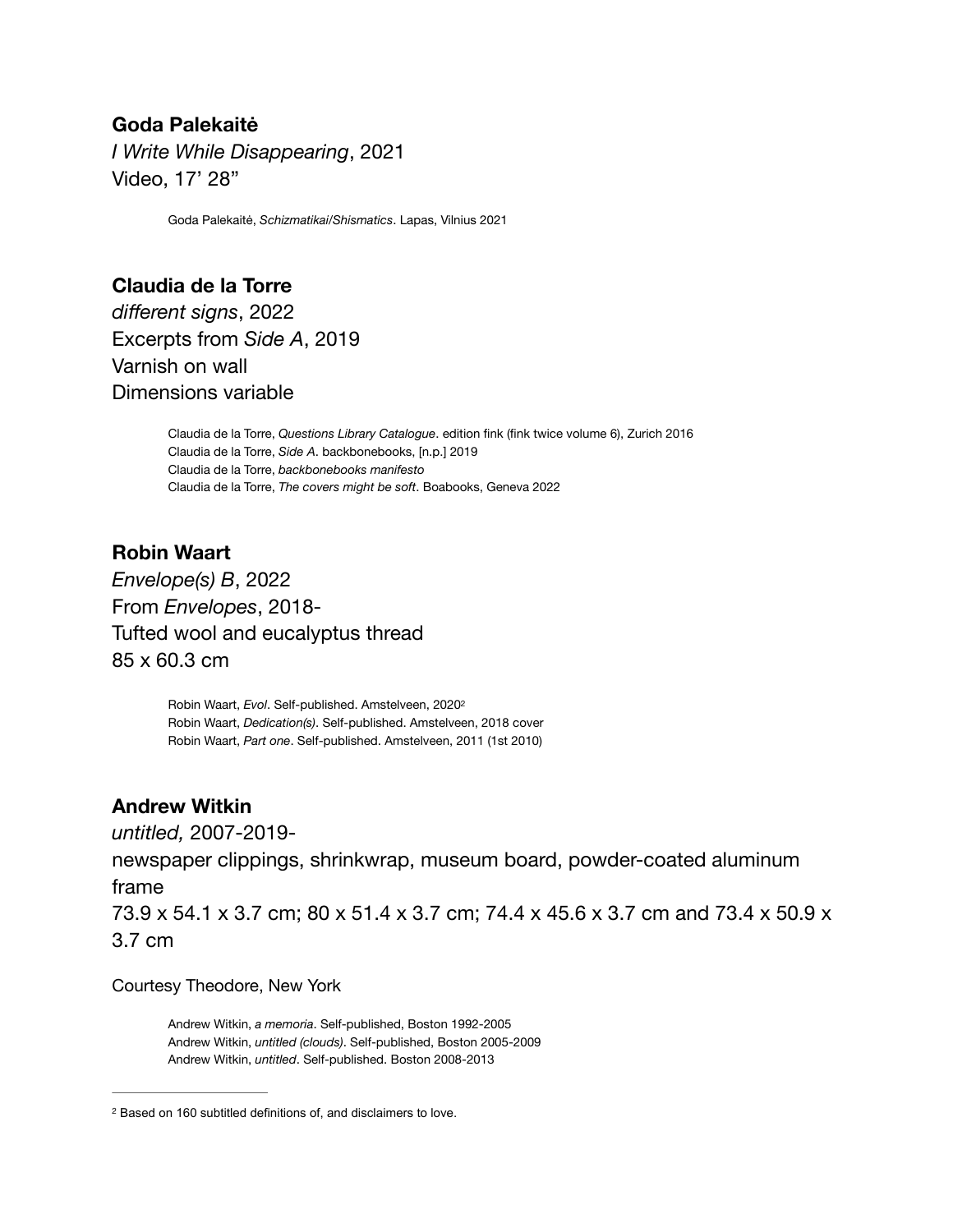Andrew Witkin, *1993 - 2002 - 2018*. Self-published, Boston 2018 Andrew Witkin, *Mercy*. Theodore Art, New York, 2017

#### **WAITING ROOM**

#### *Inverted footnote (15 January - 12 March 2022)*

<span id="page-3-7"></span><span id="page-3-6"></span>Kajsa Dahlberg, *Ein Zimmer für sich. Ein eigenes Zimmer. Ein Zimmer für sich allein. Vierhundertdreiunddreissig Bibliotheken*. Selfpublished. [Reclam, Berlin] 2011 Claudia de la Torre, *Questions Library Catalogue*. edition fink (fink twice volume 6), Zurich 2016 Arnon Grunberg, *Voetnoot*. Eerste Verzameling. De Volkskrant Nijgh & Van Ditmar, Amsterdam 2011-2012 Andrew Witkin, *untitled (clouds)*. Self-published, Boston 2005-2009 Andrew Witkin, *untitled*. Self-published. Boston 2008-2013 Giphart, Ronald, *Het leukste jaar uit de geschiedenis van de mensheid. Persoonlijke kroniek 2001*. (Privé-domein nr. 247). De Arbeiderspers, Amsterdam Antwerpen 2002 Robin Waart, *Evol*. Self-published. Amstelveen, 202[03](#page-3-0) Roni Horn, *Remembered words*. A Specimen Concordance 2012-2013. Steidl, [Göttingen] 2019 Anthony Grafton, *The Footnote: A Curious History*. Harvard University Press, Cambridge, MA 1997 Gus van Sant, *Pink. A novel*. Nan. A Talese Doubleday, New York 1997[4](#page-3-1) *octopus notes 10*. Éditions octopus notes, Paris, June 202 John Baldessari & Alejandro Cesarco, *Retrospective*. Verlag der Buchhandlung Walther König, Cologne 200[75](#page-3-2) Vincent Fecteau, *Vincent Fecteau*. The Wattis Institute, San Francisco Basel, Galerie Buchholz, Berlin, greengrassi, London, Matthew Marks Gallery, New York 2021 Ryan Gander, Ryan & Jonathan P. Watts (eds.), *The Annotated Reader.* Dent-De-Leone, [London] 2019 Katharina Hacker, Alix, *Anton und die anderen. Roman.* Erste Auflage. Suhrkamp Verlag, Frankfurt am Main 200[96](#page-3-3) Robin Waart, *Dedication(s)*. Self-published. Amstelveen, 2018 Vincent Fecteau, *The good, the bad, and the ugly*. Sternberg press, Berlin, Grazer Kunstverein, Graz, Galerie, Buchholz, Cologne, greengrassi, London, Matthew Marks Gallery, New York [2015] Alejandro Cesarco, *Song*. The Renaissance Society. Chicago 2018 Roni Horn, *Another Water (The River Thames, For Example*). Steidl, [Göttingen] [2011[\]7](#page-3-4) Lutz Bacher, *Open the kimono*. Koenig Books, London 2018

#### <span id="page-3-10"></span><span id="page-3-9"></span><span id="page-3-8"></span>**Department of dog-ears**

Erica Baum, *Dog Ears*. Second edition. Ugly Duckling Presse [New York] 2016 [1st 2011] Claudia de la Torre, *Side A*. backbonebooks, [n.p.] 2019 Alex Farrar, *Dog Ears* [vol 1]. 7.45 Books, [Amsterdam] [2014] Alex Farrar, *Dog Ears* (2014-2016) [vol 2]. 7.45 Books, [Amsterdam] [2016][8](#page-3-5)

<span id="page-3-11"></span>Courtesy Library Rijksakademie van Beeldende Kunsten, Amsterdam

Jonas Wandeler, *The period of traces*. Self-published, [Amsterdam] [2010]

<span id="page-3-2"></span> Containing empty pages from imaginary books, with only a number, a footnote *and* a caption under them, blending the [5](#page-3-8) authorship of both the well- known and at the time upcoming young artist

<span id="page-3-3"></span>[6](#page-3-9) German-language novel with a second narrative in a smaller script in the right and left margins of each page

<span id="page-3-4"></span>With a numbered narrative in subscript annotating the images of the River Thames above it, one number, occasionally, [7](#page-3-10) referencing a previous number

<span id="page-3-5"></span>[8](#page-3-11) Including 'Notes on classification' by Mariëtta Dirker

<span id="page-3-0"></span>[<sup>3</sup>](#page-3-6) Containing 160 definitions of and disclaimers surrounding love, based on subtitles

<span id="page-3-1"></span><sup>4</sup>Novel with footnotes characterizing or describing characters and thoughts in the storyline – itself a curiosity or footnote in the oeuvre of director Gus van Sant, outside his primary material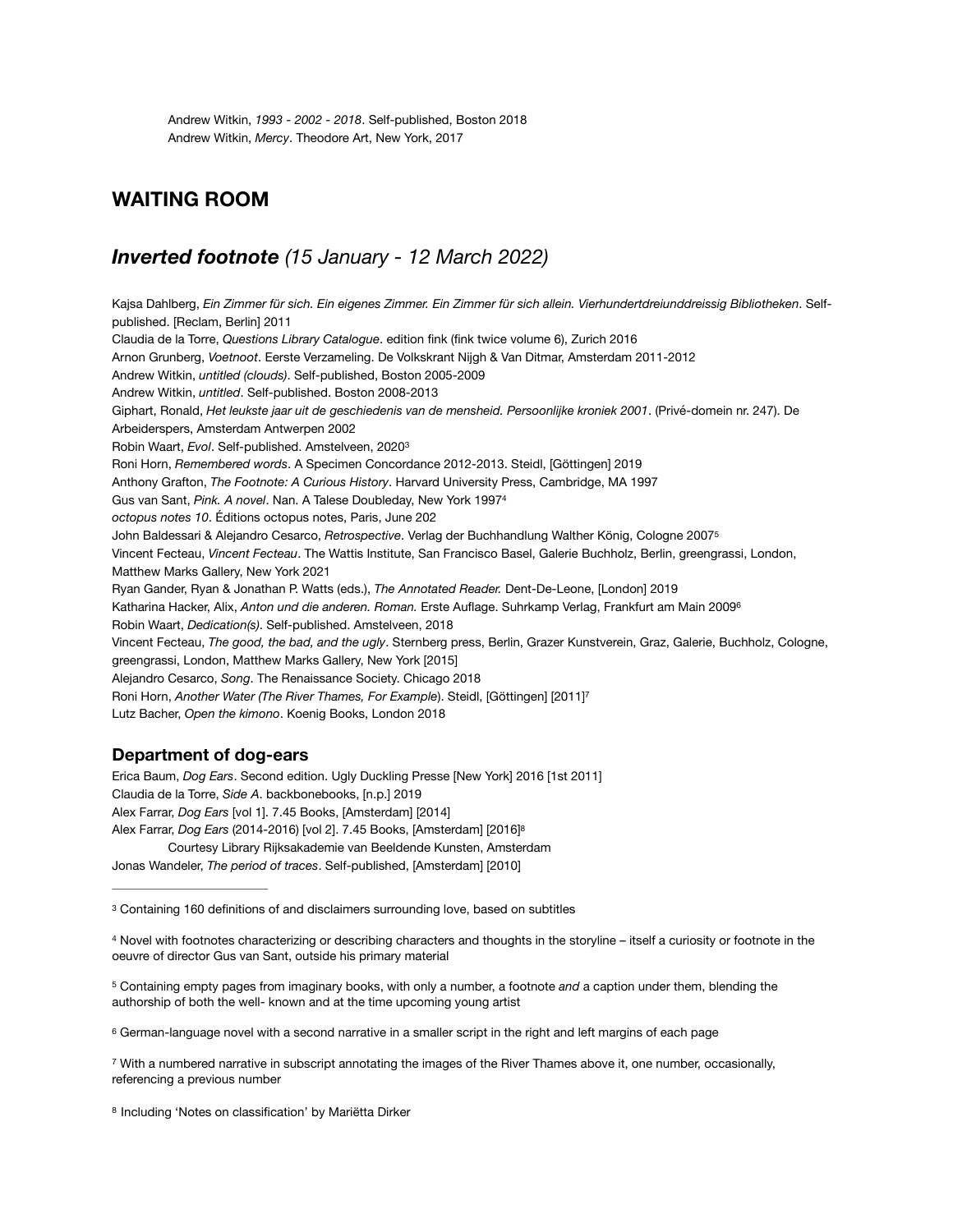#### **Legends and lists**

<span id="page-4-4"></span>Claudia de la Torre, *backbonebooks manifesto* Mitchell Thar, *Slow Motion Fall*, Self-published, Amsterdam 2020, stapled[9](#page-4-0) Temporary Press, Advertisement for gideon-jamie.com [Singapore] [2021]

## **Notes and quotes**

<span id="page-4-6"></span><span id="page-4-5"></span>Lutz Bacher, Lutz, *Snow*. JRP Ringier, Zurich 2013 Lutz Bacher, *Open the kimono*. Koenig Books, London 2018 Jacques Derrida, *Éperons. Les styles de Nietzsche*. Flammarion, Paris (c) 1978[10](#page-4-1) Simon Morris & Nick Thurston, *Spinning. Vol. II. A performance for two cyclists in two acts*. Information as Material, York 200[811](#page-4-2) Matthias Poledna, *Western Recording*. Mumok, Vienna & Witte de With Publishers, Rotterdam 200[612](#page-4-3)

## <span id="page-4-7"></span>**BELETAGE PUBLICATIONS**

Inigo Gheyselinck Fisch & Playwood Artist's booklet no. 1 A5, 16 pages, color laser print, stapled October 2018 Edition of 100

Marc Elsener Daydreams Artist's booklet no. 2 A5, 20 pages, color laser print, stapled February 2019 Edition of 50 (out of print)

Hannah Raschle Lago Maggiore Artist's booklet no. 3 A6, 24 pages, Riso print, stapled June 2019 Edition of 60 (out of print)

<span id="page-4-0"></span><sup>&</sup>lt;sup>9</sup> Index at the end contains empty footnotes

<span id="page-4-1"></span><sup>&</sup>lt;sup>[10](#page-4-5)</sup> As always, with Derrida, with pages with footnotes longer than the text they refer to.

<span id="page-4-2"></span>[<sup>11</sup>](#page-4-6) A dialogue made up solely of quotations.

<span id="page-4-3"></span> $12$  Leaving  $\frac{1}{2}$  of the pages "open' for images, printed in a footnote-size font, with endnotes per chapter in an even smaller size.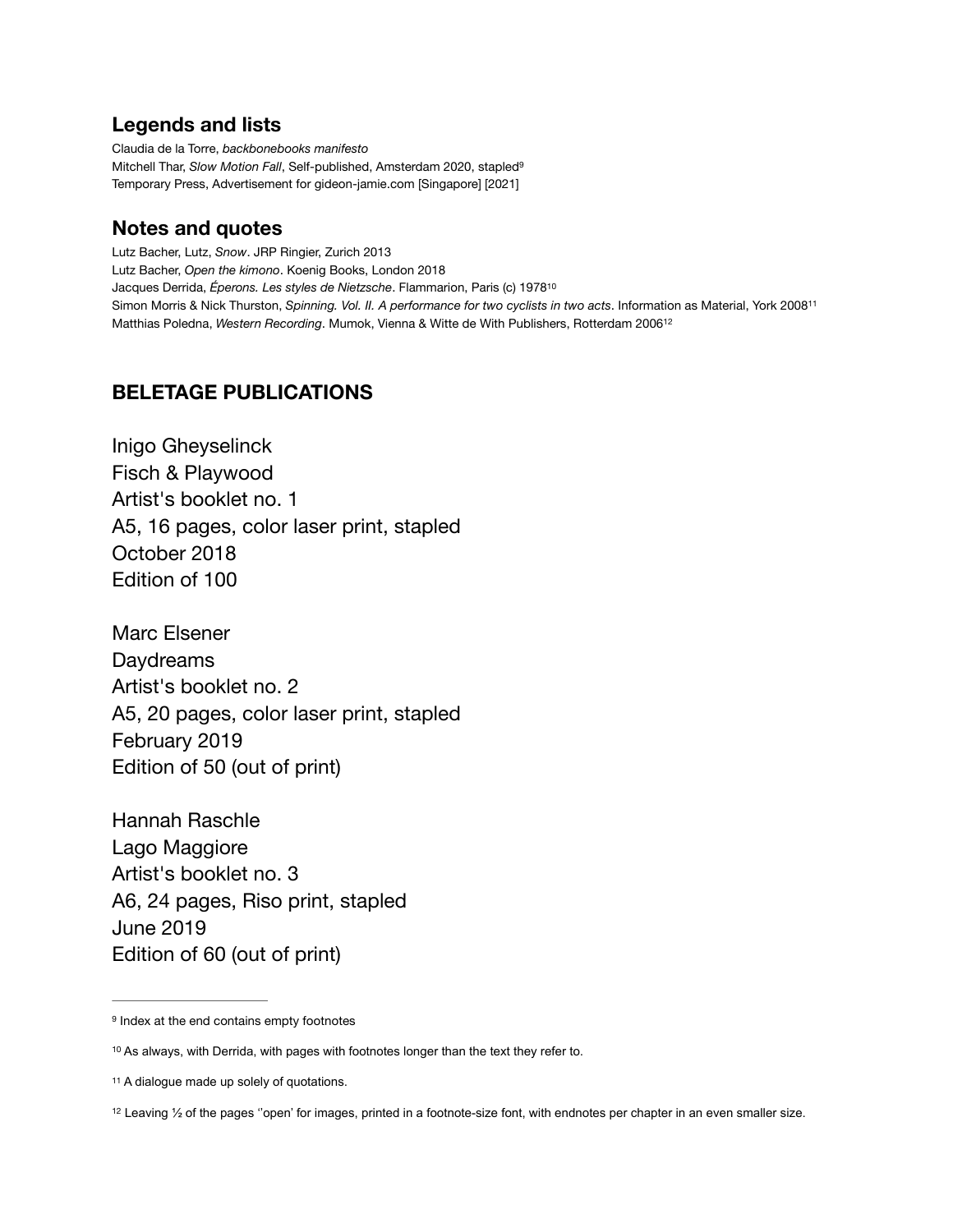Domingo Chaves Taro Artist's booklet no. 4 A5, 28 pages, color laser print, stapled October 2019 Edition of 50 (out of print)

Mitchell Anderson You've Got Mail Artist's booklet no. 5 A5, 28 pages, laser print, stapled June 2020 Edition of 50

Micah Lexier A–H, A–D Artist's booklet no. 6 A5, 16 pages, laser print, stapled September 2020 Edition of 100

Sabine Pigalle New Economy Artist's booklet no. 7 A5, 16 pages, laser print, stapled January 2021 Edition of 50

Andy Storchenegger Die Augen gehen auf Artist's booklet no. 8 A5, 12 pages, Riso/ color laser print, stapled April 2021 Edition of 40 (out of print) **GAFFA** Garten 4 ever Artist's booklet no. 9